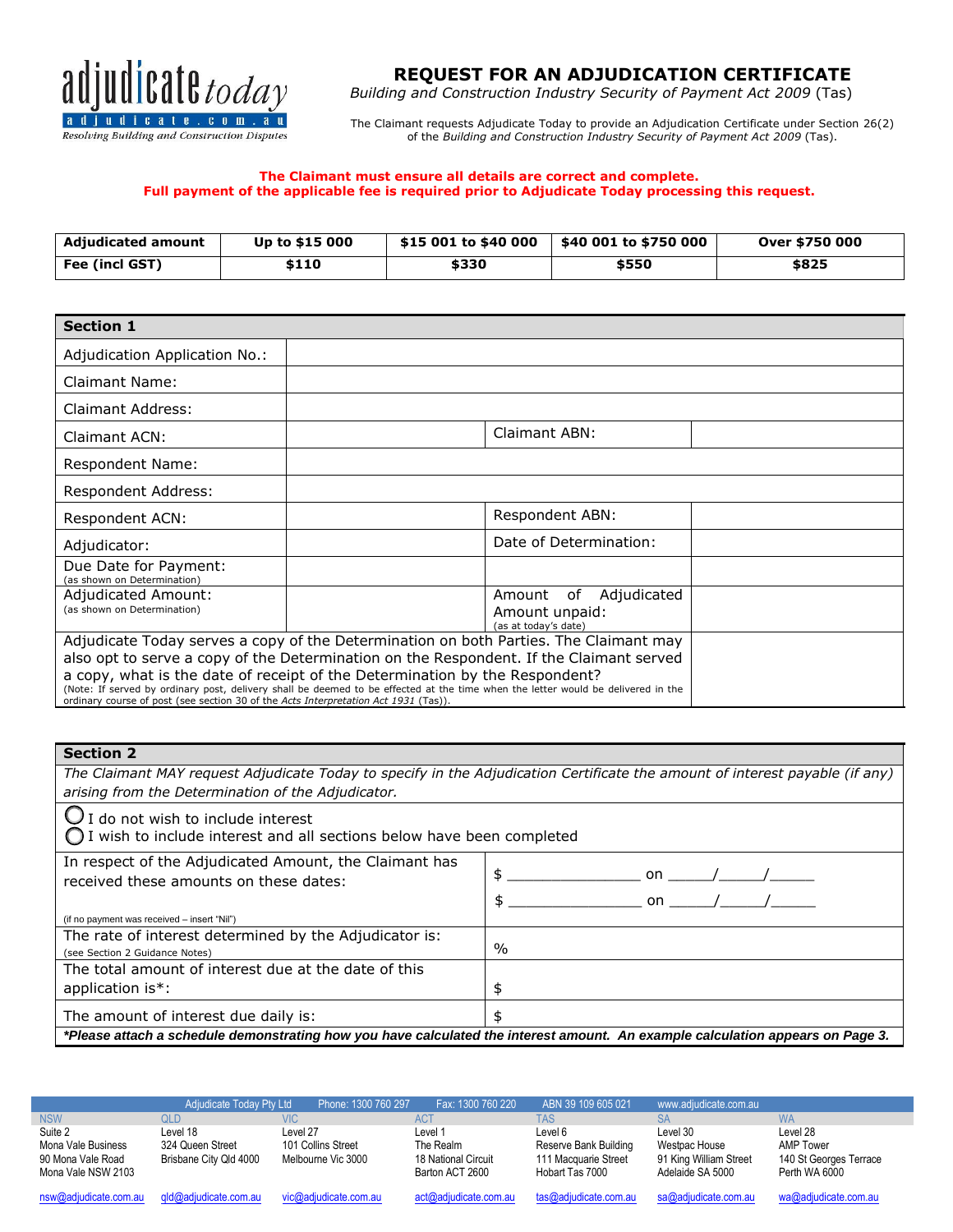### **Section 3**

*The Claimant is entitled to recover the Respondent's share of any adjudication fee paid by the Claimant. In order to recover the Respondent's share, please provide the following particulars.* 

 $\bigcirc$  I do not wish to include the Adjudicator's fees

 $\bigcirc$  I wish to include the Adjudicator's fees and all sections below have been completed

| Fees and expenses payable                           |      |
|-----------------------------------------------------|------|
| <b>Adjudicator Fees:</b>                            | S    |
| Adjudication Certificate Fees:                      |      |
| Total fees and expenses payable:                    |      |
| Total fees and expenses paid by Claimant:           |      |
| Proportion which the Adjudicator determined must be |      |
| paid by the Respondent:                             | $\%$ |

## **Payment**

Payment is required for the adjudication certificate in accordance with the fee schedule on page 1 of this form. Please note *that payment must clear in the Adjudicate Today bank account before the certificate can be issued.* Please select:

 $\bigcap$  A cheque for  $\oint$  and  $\bigcap$  is not will be posted to Adjudicate Today at the address shown below.

The funds will be transferred via electronic transfer into the following account:

**BSB :** 082 057 **Account number:** 57150 0017 **Account name:** Adjudicate Today Pty Limited The transfer receipt will be either emailed to tas@adjudicate.com.au or faxed to 1300 760 220

I will call Adjudicate Today on 1300 760 297 to pay by credit card. **\*Please note that a surcharge will be applied to payments made by credit/debit card.** 

# **The address that the Adjudication Certificate should be express posted to**  $\mathbf O$  To be sent to address on page 1 of this form  $\bigcirc$ To be sent to the address indicated below Company Name: Contact Name: Address: Suburb National Suburb National Suburb National Suburb National Suburb National Suburb National Suburb State: and the postcode: Postcode:

| <b>Declaration</b>                            |                      |        |  |  |  |  |  |
|-----------------------------------------------|----------------------|--------|--|--|--|--|--|
| $\mid$ $\underline{I}$ am:                    |                      |        |  |  |  |  |  |
|                                               | <b>Othe Claimant</b> |        |  |  |  |  |  |
| Oan authorised representative of the Claimant |                      |        |  |  |  |  |  |
| Signature:                                    |                      | Date:  |  |  |  |  |  |
| Print Name:                                   |                      | Phone: |  |  |  |  |  |

### **Please refer to Section 1 of the Guidance Notes for information regarding when a Request for an Adjudication Certificate may be made**

|                                                                          | Adjudicate Today Pty Ltd                               | Phone: 1300 760 297                                  | Fax: 1300 760 220                                              | ABN 39 109 605 021                                                          | www.adjudicate.com.au                                                   |                                                                         |
|--------------------------------------------------------------------------|--------------------------------------------------------|------------------------------------------------------|----------------------------------------------------------------|-----------------------------------------------------------------------------|-------------------------------------------------------------------------|-------------------------------------------------------------------------|
| <b>NSW</b>                                                               | QLD.                                                   | VIC.                                                 | <b>ACT</b>                                                     | TAS                                                                         | <b>SA</b>                                                               | <b>WA</b>                                                               |
| Suite 2<br>Mona Vale Business<br>90 Mona Vale Road<br>Mona Vale NSW 2103 | Level 18<br>324 Queen Street<br>Brisbane City Qld 4000 | Level 27<br>101 Collins Street<br>Melbourne Vic 3000 | Level 1<br>The Realm<br>18 National Circuit<br>Barton ACT 2600 | Level 6<br>Reserve Bank Building<br>111 Macquarie Street<br>Hobart Tas 7000 | Level 30<br>Westpac House<br>91 King William Street<br>Adelaide SA 5000 | Level 28<br><b>AMP Tower</b><br>140 St Georges Terrace<br>Perth WA 6000 |
| nsw@adjudicate.com.au                                                    | gld@adjudicate.com.au                                  | vic@adjudicate.com.au                                | act@adjudicate.com.au                                          | tas@adjudicate.com.au                                                       | sa@adjudicate.com.au                                                    | wa@adjudicate.com.au                                                    |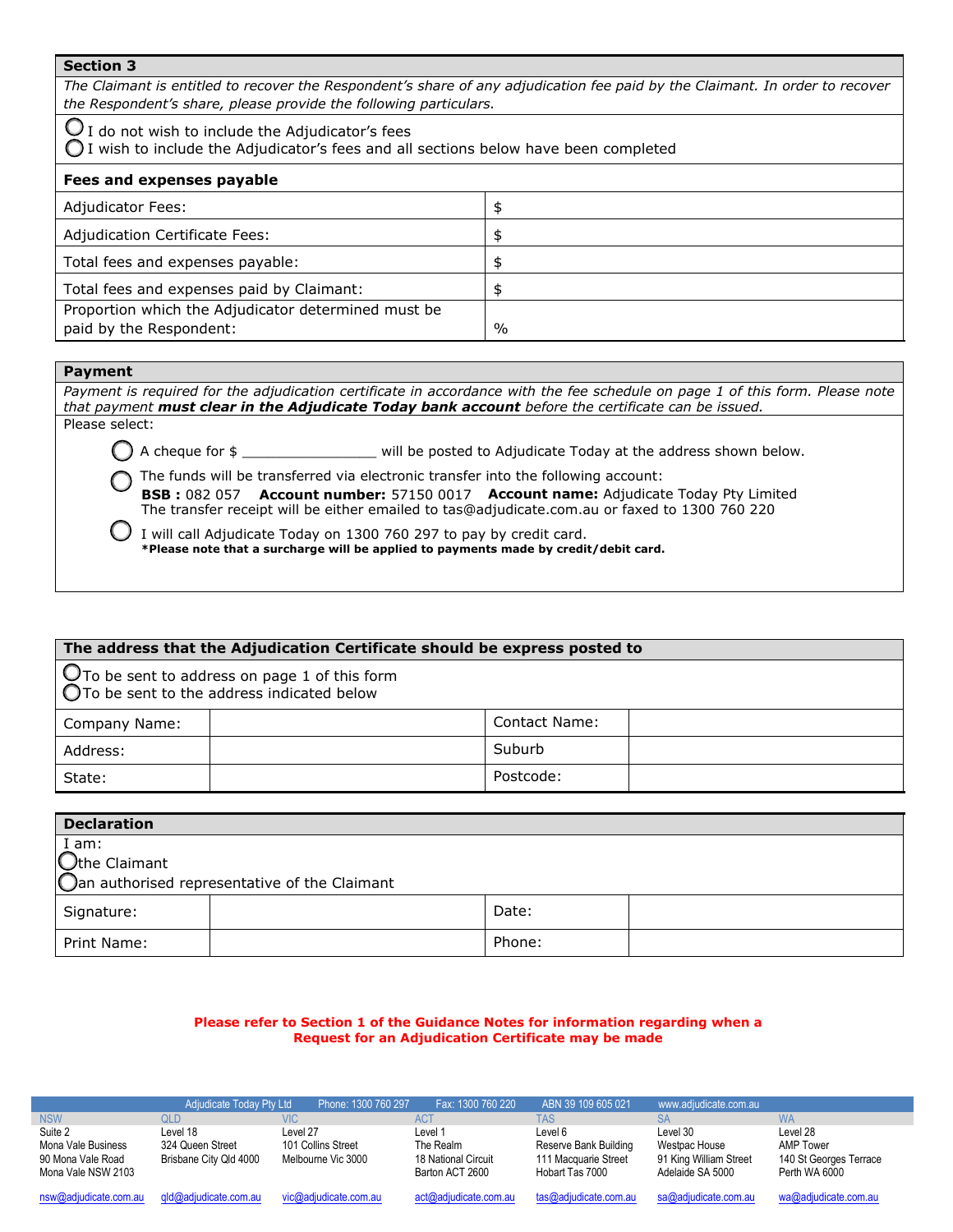

# *Request for an Adjudication Certificate Guidance Notes*

### **Section 1**

- 1. The request must be lodged with the Nominating Authority which nominated the Adjudicator.
- 2. The request cannot be made before the expiration of either 5 business days after the Adjudicator's Determination was served on the Respondent or immediately after a later date (determined by the Adjudicator) as the date on which the progress payment became payable.
- 3. The request cannot be made unless the whole or part of the Adjudicated Amount remains unpaid at the date of the request.
- 4. The request must be accompanied by the fee charged by the Nominating Authority for issue of the Adjudication Certificate.

## **Section 2**

- 1. Interest **will not** be included in the Adjudication Certificate unless the Claimant completes Section 2.
- 2. Interest must be calculated at the rate determined by the Adjudicator in the Adjudication Determination. Interest is simple interest unless the Adjudicator has determined otherwise.
- 3. In calculating interest, the date upon which the progress payment became payable (as determined by the Adjudicator) should not be included but the date of this application should be included.
- 4. In respect of the amount determined by the Adjudicator, interest should be calculated only on unpaid amounts as at the date of the Request for an Adjudication Certificate.
- 5. The interest rate determined by the Adjudicator **does not** apply to adjudication fees.
- 6. Any interest calculation which covers two or more periods, must be shown as separate interest calculations.
- 7. The formula which may be used to calculate simple interest payable is as follows:

| Formula<br>Adjudicated<br>Amount (incl any<br>GST) | X. | Number of days since<br>due date for<br>payment | $\rightarrow$ | 365 | $\mathsf{X}$ | Rate of<br>Interest | $=$ | Interest<br>Due |
|----------------------------------------------------|----|-------------------------------------------------|---------------|-----|--------------|---------------------|-----|-----------------|
| <b>Example</b><br>\$100,000                        | x  | 31                                              | ÷             | 365 | $\mathsf{x}$ | $6.35\%$            | $=$ | \$539.32        |

### Rate Prescribed under the *Supreme Court Civil Procedure Act 1932*

The *Supreme Court Civil Procedure Act 1932* at 165 states:

*"Every such judgment and order as is mentioned in section 164 (1) shall carry interest at the rate of 5 per centum per annum, or such other rate as may be prescribed by the Rules of Court, from the time of the trial or inquiry, or, if there has been no trial or inquiry, from the time of signing or entering up judgment; and the amount of such interest shall be stated in the body of, and may be levied under, a writ of execution on such judgment."*

The Rules of the Court is a reference to the Supreme Court Rules 2000, which specifies:

*"(3) For the purpose of section 165 of the Supreme Court Civil Procedure Act 1932 and rule 887A(1)(b), the prescribed rate of interest for a calendar year, or for part of a calendar year, is a rate equal to 6% plus –*

|                                                                          | Adjudicate Today Pty Ltd                               | Phone: 1300 760 297                                  | Fax: 1300 760 220                                              | ABN 39 109 605 021                                                          | www.adjudicate.com.au                                                   |                                                                  |
|--------------------------------------------------------------------------|--------------------------------------------------------|------------------------------------------------------|----------------------------------------------------------------|-----------------------------------------------------------------------------|-------------------------------------------------------------------------|------------------------------------------------------------------|
| <b>NSW</b>                                                               | QLD                                                    | <b>VIC</b>                                           | <b>ACT</b>                                                     | TAS                                                                         | <b>SA</b>                                                               | <b>WA</b>                                                        |
| Suite 2<br>Mona Vale Business<br>90 Mona Vale Road<br>Mona Vale NSW 2103 | Level 18<br>324 Queen Street<br>Brisbane City Qld 4000 | Level 27<br>101 Collins Street<br>Melbourne Vic 3000 | Level 1<br>The Realm<br>18 National Circuit<br>Barton ACT 2600 | Level 6<br>Reserve Bank Building<br>111 Macquarie Street<br>Hobart Tas 7000 | Level 30<br>Westpac House<br>91 King William Street<br>Adelaide SA 5000 | Level 28<br>AMP Tower<br>140 St Georges Terrace<br>Perth WA 6000 |
| nsw@adjudicate.com.au                                                    | gld@adjudicate.com.au                                  | vic@adjudicate.com.au                                | act@adjudicate.com.au                                          | tas@adjudicate.com.au                                                       | sa@adjudicate.com.au                                                    | wa@adjudicate.com.au                                             |